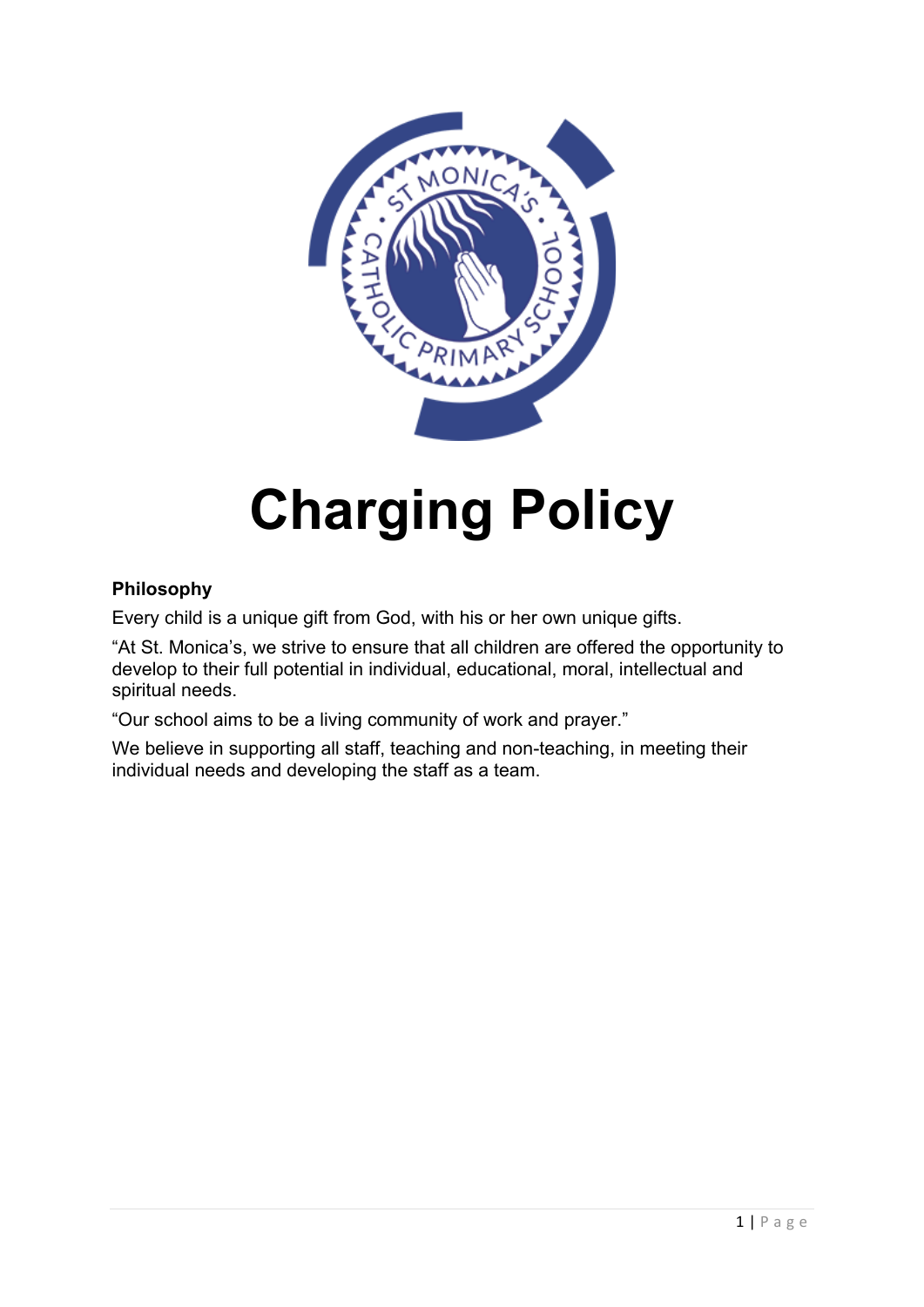## **1 Introduction**

1.1 All education during school hours is free. We do not charge for any activity undertaken as part of the National Curriculum, with the exception of some individual or small-group music tuition.

# **2 Voluntary contributions**

2.1 When organising school trips or visits to enrich the curriculum and the educational experience of the children, the school invites parents to contribute to the cost. All contributions are voluntary. If we do not receive sufficient voluntary contributions, we may cancel a trip. If a trip goes ahead, it may include children whose parents have not paid any contribution. We do not treat these children differently from any others.

2.2 If a parent wishes their child to take part in a school trip or event, but is unwilling or unable to make a voluntary contribution, we do allow the child to participate fully in the trip or activity. Sometimes the school pays additional costs in order to support the visit. Parents have a right to know how each trip is funded. The school provides this information on request.

2.3 The following is a list of additional activities, organised by the school, which require voluntary contributions from parents. These activities are known as 'optional extras'. This list is not exhaustive:

- visits to museums;
- sporting activities which require transport expenses;
- outdoor adventure activities;
- visits to or by a theatre company;
- school trips;
- musical events.

2.4 The school also offers educational trips/visits to local venues, e.g. Library, Book Shops. A nominal charge may be required to cover the cost of Professional Speakers, e.g. Authors.

## **3 Residential visits**

3.1 If the school organises a residential visit in school time, or mainly in school time, which is to provide education directly related to the National Curriculum, we do make a charge to cover the costs of board and lodging and travel expenses. If parents are experiencing financial difficulty\* they are invited to write in confidence to the headteacher.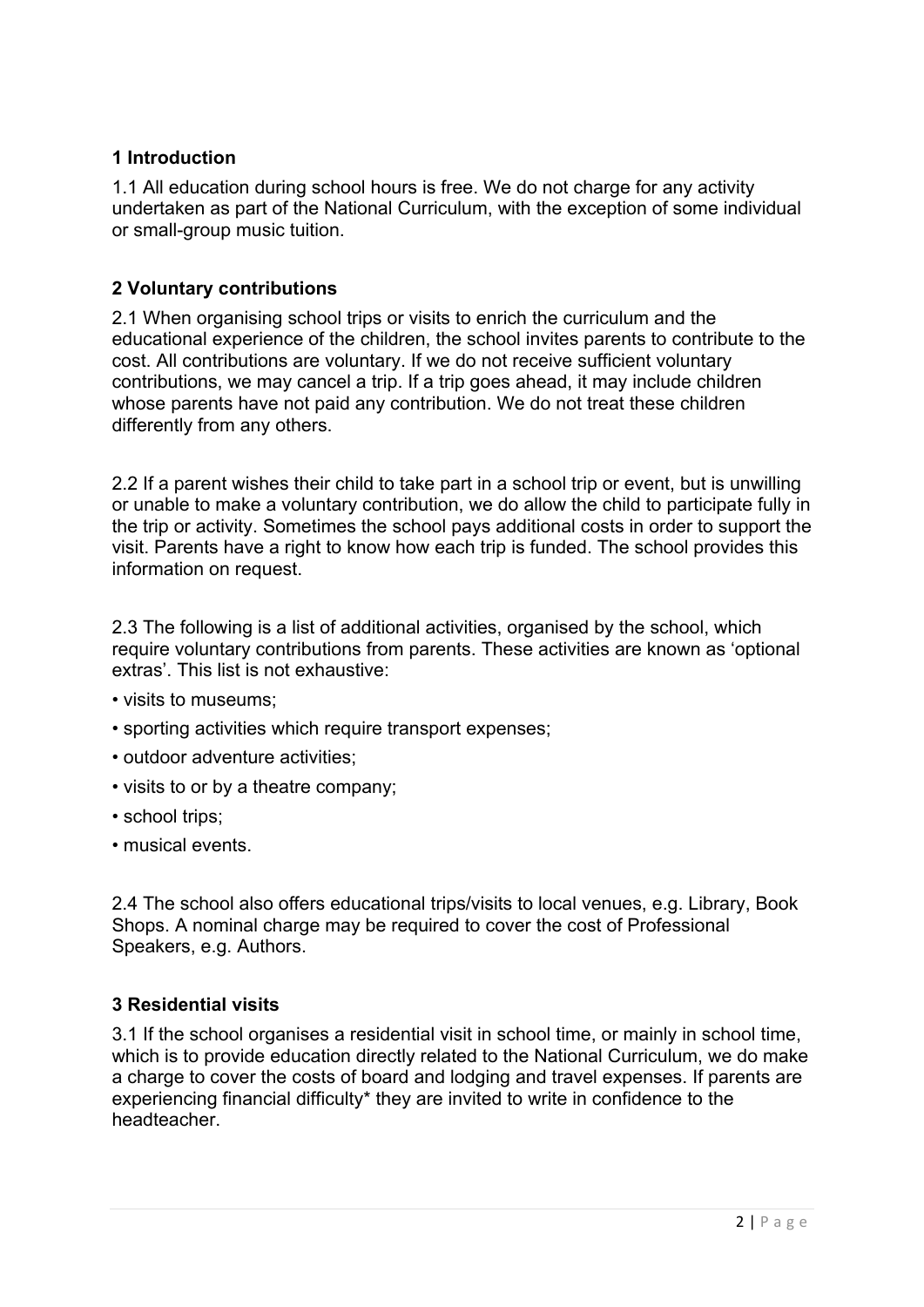#### **4 Music tuition**

4.1 All children study music as part of the normal school curriculum. We do not charge for this.

4.2 There is a charge for individual or small-group music tuition, since this is an additional curriculum activity, and not part of the National Curriculum. These individual or small-group lessons are taught by peripatetic music teachers. We make a charge for these lessons, but parents in receipt of state benefits are exempt from payment. We give parents information about additional music tuition at the start of each academic year.

#### **5 Swimming**

5.1 The school organises swimming lessons for all children in Key Stage 2. These take place in school time and are part of the National Curriculum. We therefore make no charge for this activity. We inform parents when these lessons are to take place, and we ask parents for their written permission for their child to take part.

#### **6 Extra Curricular Activities**

6.1 The school offers a range of After School extra-curricular activities and will make a charge for some of these sessions.

#### **7 Pupil Premium**

7.1 Children in receipt of the pupil premium may be supported so they can access opportunities financially, including school trips and visits, music lessons, uniform and school clubs.

#### **8 Diocesan Fund**

8.1 Parents and Carers are asked to contribute towards the Diocesan Fund which is set up in accordance with the Northampton Diocese Pamphlet "Building their Future." This provides funds towards the 10% contribution that Governors are required to pay for any capital building projects and repairs.

#### **9 Breakage and Damage**

9.1 In the event of any books or equipment being accidentally broken or damaged no charge will be made. In the event of books being lost every effort should be made to find the book and no charge will be made. If equipment is repeatedly lost by children, the headteacher will attempt to resolve the situation. If damage is deliberate, the headteacher will ask for an appropriate contribution to replace the equipment.